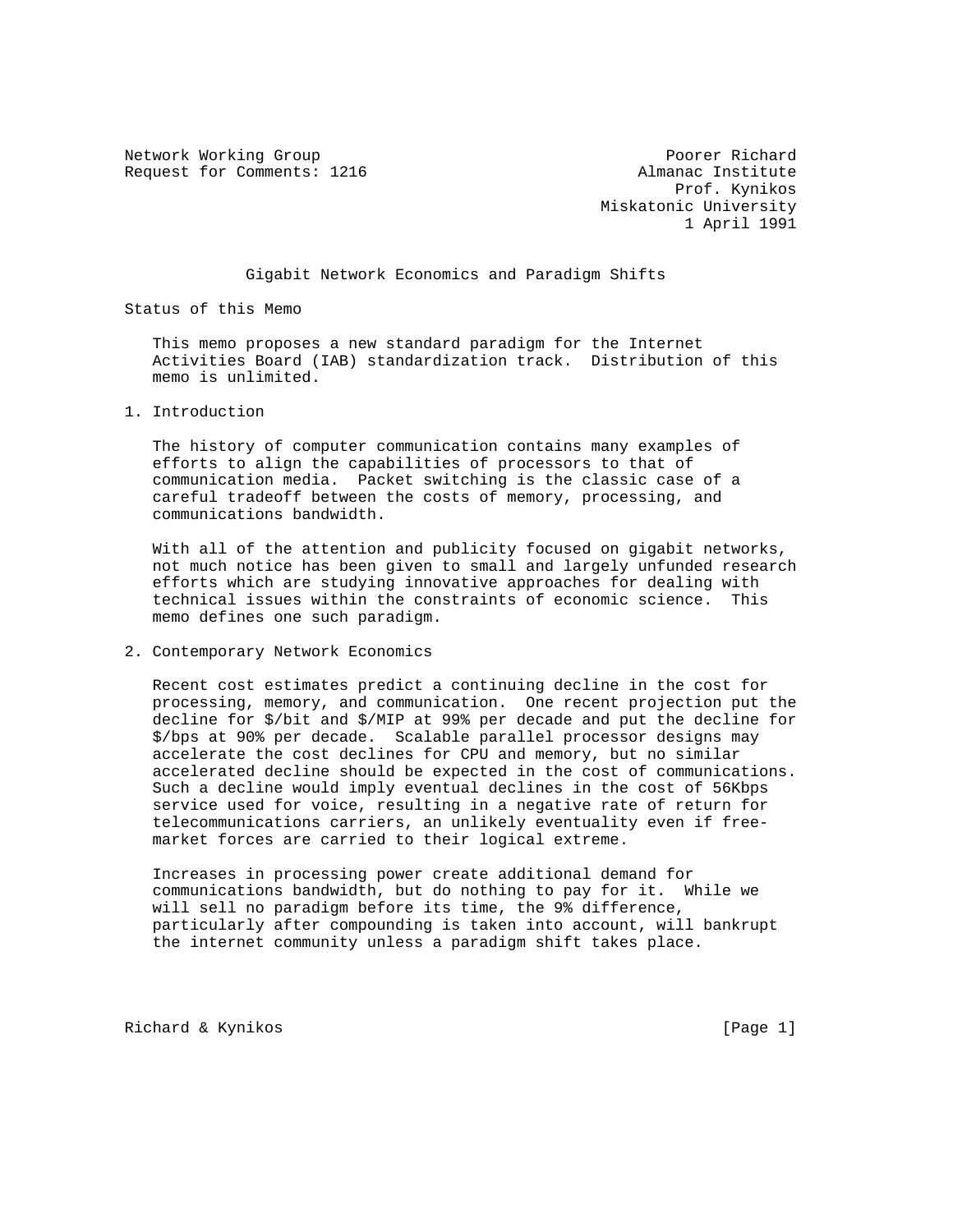## 3. The ULS Paradigm Shift

 The ULS paradigm shift breaks the downward spiral by concentrating on end-to-end datagrams and virtual circuit services operating in the .01 uGbps region, namely Ultra Low Speed networking.

However,

 "The worlds best technological paradigm shifts are useless unless they (a) are economically viable, (b) have clear applicability, (c) are technically feasible."

--Milton John in "Paradigms Lost"

3.1 Economic Viability

 Cost projections indicate that individual ULS circuits can be provided at a cost of <\$.03/month due to the unusually high multiplexing that will be possible on Gbit links. The 10 THz bandwidth of existing optical fibers will be able to support on the order of 1 TUser, handling population growth, and even internet growth, for some time. Moreover, if \$.03/month is a significant barrier to entry, substantial discounts appear to be economically feasible.

3.2 Clear Applicability

 A fundamental principle of networking is that network speed must match the application. We have identified a number of critical applications that are matched to ULS technology. Below we itemize a few of these, but we provide a brief description for only the first; the match for the others should be equally obvious.

- Low priority facsimile: A large percentage of documents and letters are sent via facsimile not because they need sub-minute delivery, but because they carry signatures or graphics. In these cases, a three-hour delivery (comparable to the value reliably achieved on many of today's packet-based email systems) is sufficient. With proper compression, this delivery time can be achieved over a ULSnet.
- Real time data (e.g., tracking glaciers)
- US postal service
- Contracting for research

To be truly viable, ULS networking must scale, and indeed it does.

Richard & Kynikos [Page 2]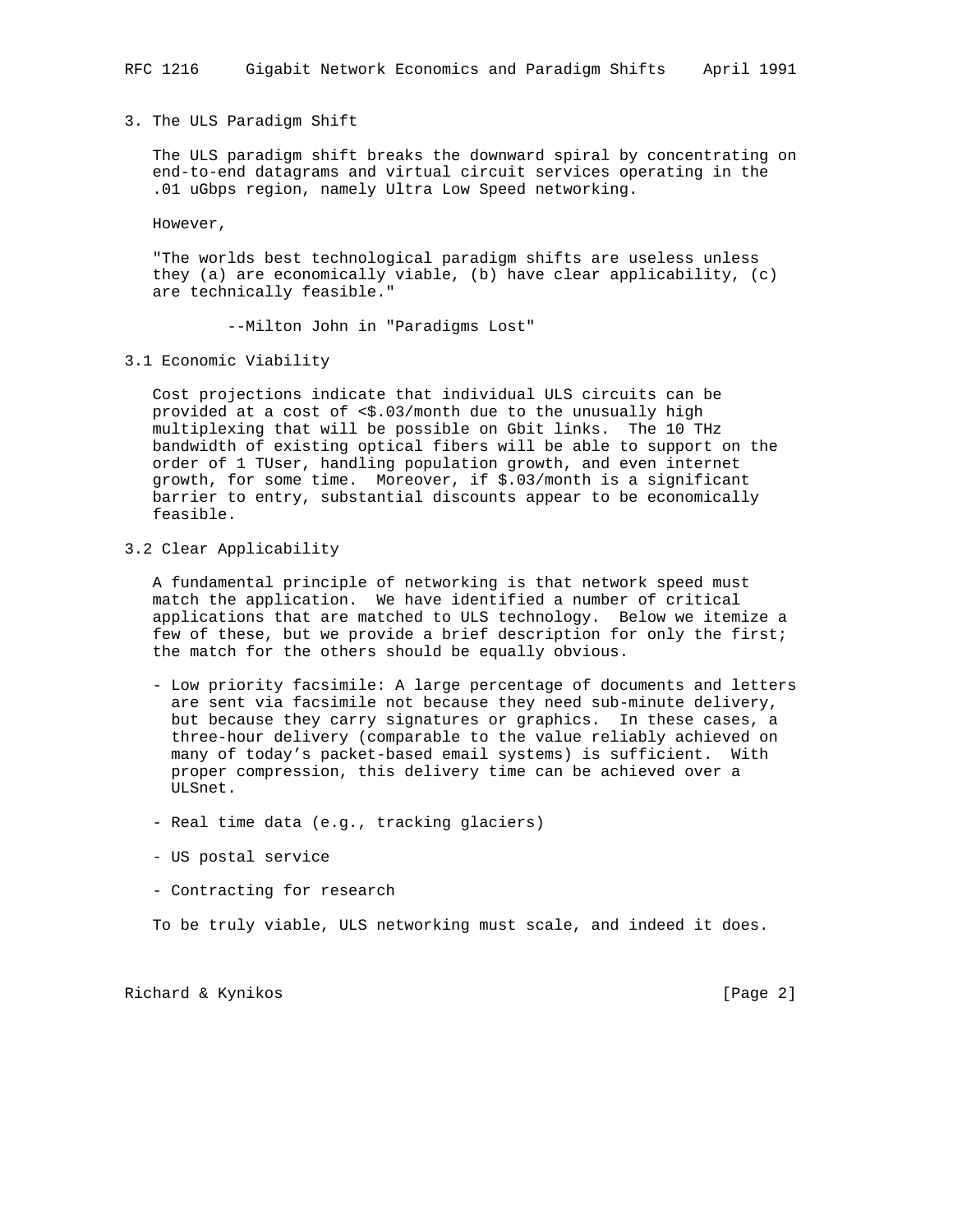With some effort, we envision extending the technology to the extremely-low-speed regime. Applications that scale from the ULS applications above are:

- Real time data (e.g., gravity wave detectors)
- Italian postal service
- Congressional budget process
- 3.3 Technical Feasibility

 The hardware issues are well in hand. The remaining issues are protocol related. To examine them, we must extrapolate backward from some well known networking principles.

"Gigabit networks require new protocols."

 The clear inference here is that ULS will require old protocols, so as we recede into the future, we should expect the following:

 ULS will require minimal development. Although we may need research in storage technology to recover the software from old media such as decayed magnetic dump tapes, paper tape, and partially recycled card decks, this effort will be more than offset by the savings.

 ULS protocols will be well documented, amenable to verification, and suitable for MSI implementation in Silicon, or even Germanium or relays. In particular, the alternating bit protocol [1] is a leading contender.

"Bad news travel fast."

 Therefore, ULS gives preferential treatment to good news. While this will delay the delivery of bills, notices from timeshare condominiums, and contest announcements, it will also produce immediate productivity gains on several mailing lists.

3.4 Problems Requiring Work

ULS is not without problems.

 Some other well-known protocol suites are well ahead of ULS in exploring the desired performance operating point. We note our concern about the dearth of domestic (U.S.-based) research and development in this important area. This is particularly disturbing in light of the level of work now underway in other countries.

Efficiency is a problem:

Richard & Kynikos [Page 3]